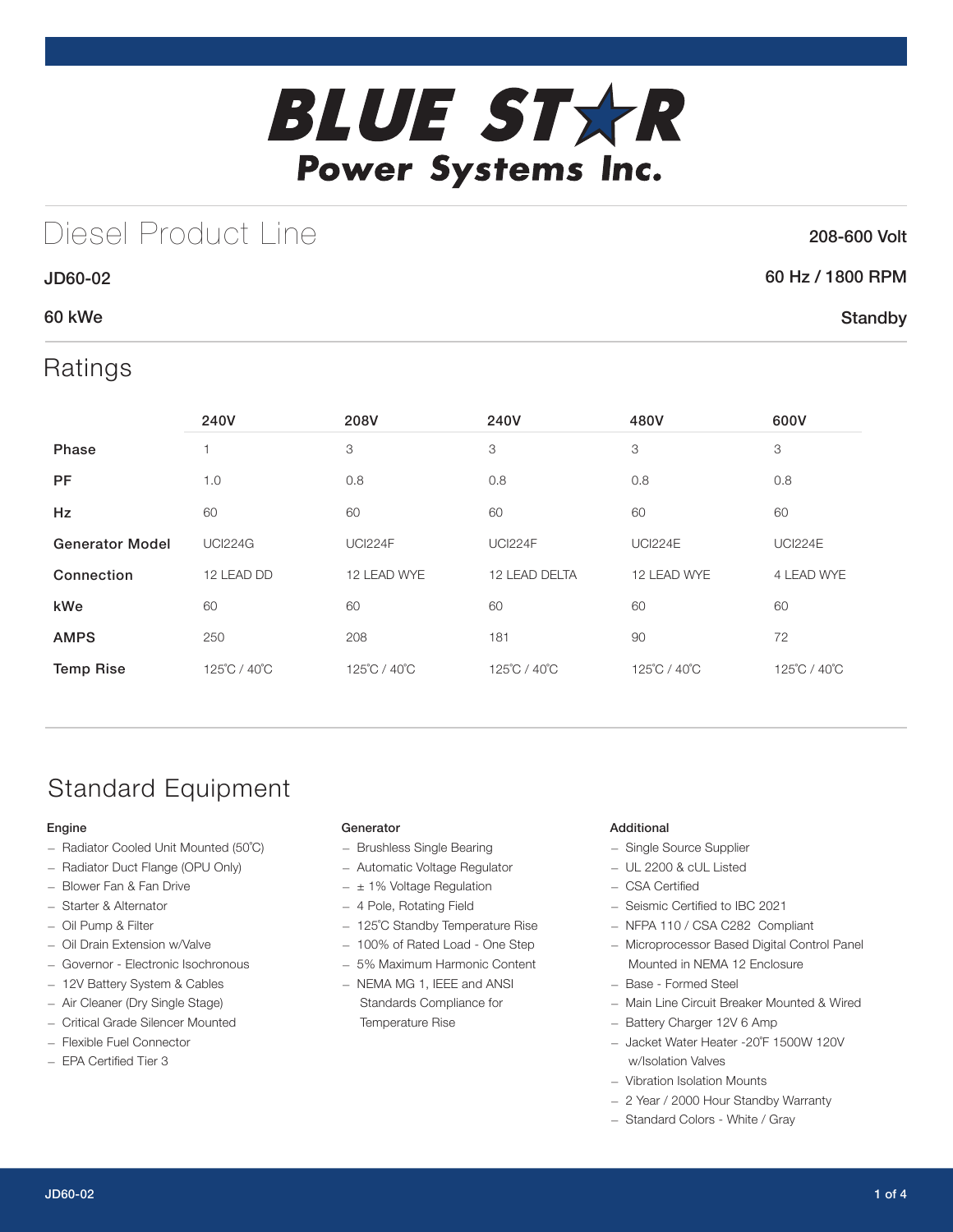60 kWe



## Application Data

| Engine                                                                   |                   |                                                |                                |  |  |
|--------------------------------------------------------------------------|-------------------|------------------------------------------------|--------------------------------|--|--|
| Manufacturer:                                                            | John Deere        | Displacement - Cu. In. (lit):                  | 275 (4.50)                     |  |  |
| Model:                                                                   | 4045TF280         | Bore - in. (cm) x Stroke - in. (cm):           | $4.19(10.6) \times 5.00(12.7)$ |  |  |
| Type:                                                                    | 4-Cycle           | Compression Ratio:                             | 19.0:1                         |  |  |
| Aspiration:                                                              | Turbo Charged     | Rated RPM:                                     | 1800                           |  |  |
| <b>Cylinder Arrangement:</b>                                             | 4 Cylinder Inline | Max HP Stby (kWm):                             | 85.0 (63.4)                    |  |  |
|                                                                          |                   |                                                |                                |  |  |
| <b>Exhaust System</b>                                                    |                   |                                                | Standby                        |  |  |
| Gas Temp. (Stack): °F (°C)                                               |                   |                                                | 1,074 (579)                    |  |  |
| Gas Volume at Stack Temp: CFM (m <sup>3</sup> /min)                      |                   |                                                | 679 (19.2)                     |  |  |
| Maximum Allowable Exhaust Restriction: in. H2O (kPa)                     |                   |                                                | 30.0 (7.50)                    |  |  |
| <b>Cooling System</b>                                                    |                   |                                                |                                |  |  |
| Ambient Capacity of Radiator: °F (°C)                                    |                   |                                                | 122 (50.0)                     |  |  |
| Maximum Allowable Static Pressure on Rad. Exhaust: in. H2O (kPa)         |                   | 0.50(0.12)                                     |                                |  |  |
| Water Pump Flow Rate: GPM (lit/min)                                      |                   |                                                | 38.0 (144)                     |  |  |
| Heat Rejection to Coolant: BTUM (kW)                                     |                   |                                                | 2,049 (35.9)                   |  |  |
| Heat Radiated to Ambient: BTUM (kW)                                      |                   |                                                | 854 (14.9)                     |  |  |
| <b>Air Requirements</b>                                                  |                   |                                                |                                |  |  |
| Aspirating: CFM (m <sup>3</sup> /min)                                    |                   |                                                | 187 (5.29)                     |  |  |
| Air Flow Required for Rad. Cooled Unit: CFM (m <sup>3</sup> /min)        |                   |                                                | 4,760 (135)                    |  |  |
| Air Flow Required for Heat Exchanger/Rem. Rad. CFM (m <sup>3</sup> /min) |                   | Consult Factory For Remote Cooled Applications |                                |  |  |
| <b>Fuel Consumption</b>                                                  |                   |                                                |                                |  |  |
| At 100% of Power Rating: gal/hr (lit/hr)                                 |                   |                                                | 4.98(18.9)                     |  |  |
| At 75% of Power Rating: gal/hr (lit/hr)                                  |                   |                                                | 3.89(14.7)                     |  |  |
| At 50% of Power Rating: gal/hr (lit/hr)                                  |                   |                                                | 2.47(10.4)                     |  |  |
| <b>Fluids Capacity</b>                                                   |                   |                                                |                                |  |  |
| Total Oil System: gal (lit)                                              |                   |                                                | 3.88(14.7)                     |  |  |
| Engine Jacket Water Capacity: gal (lit)                                  |                   |                                                | 2.32(8.50)                     |  |  |
| System Coolant Capacity: gal (lit)                                       |                   |                                                | 5.40 (20.4)                    |  |  |

Deration Factors: Rated Power is available up to 10,000 ft (3,048 m) at ambient temperatures to 122°F (50°C). Consult factory for site conditions above these parameters.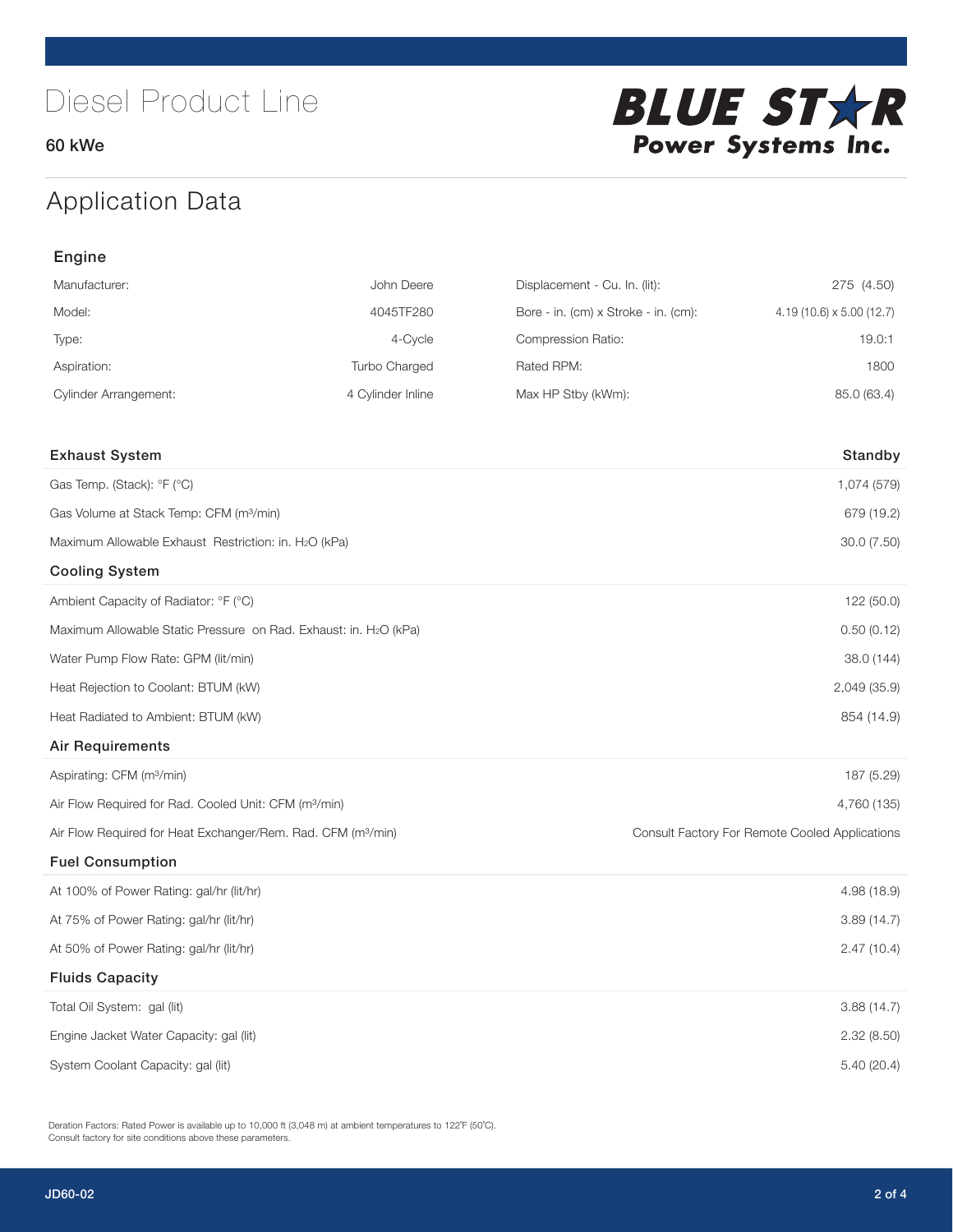# Diesel Product Line

### 60 kWe



### DCP7310 Control Panel

#### Standard Features

- Digital Metering
- Engine Parameters
- Generator Protection Functions
- Engine Protection
- CAN Bus (J1939) ECU Communications
- Windows-Based Software
- Multilingual Capability
- Remote Communications to DSE2548 Remote Annunciator
- 8 Programmable Contact Inputs
- 10 Contact Outputs
- RS485 Communicator Interface
- cULus Listed, CE Approved
- Event Recording
- IP 65 rating (with supplied gasket) offers increased resistance to water ingress
- NFPA 110 Level 1 Compatible

## Weights / Dimensions / Sound Data

|            | L x W x H                    | Weight Ibs |
|------------|------------------------------|------------|
| <b>OPU</b> | 80 x 38 x 58 in              | 2.225      |
| Level 1    | $90 \times 38 \times 60$ in  | 2,725      |
| Level 2    | $90 \times 38 \times 60$ in  | 2,775      |
| Level 3    | $120 \times 38 \times 60$ in | 2,925      |

Please allow 6-12 inches for height of exhaust stack.

|            | No Load | Full Load |
|------------|---------|-----------|
| <b>OPU</b> | 73 dBA  | 77 dBA    |
| Level 1    | 71 dBA  | 73 dBA    |
| Level 2    | 68 dBA  | 70 dBA    |
| Level 3    | 63 dBA  | 65 dBA    |



STOP MANUAL OPTION AUTO ALARM START

[AUTO]

**BLUE STAR** Power Systems Inc.

Manual Mode Button and Indicator Sultane Mute & Lamp Test Button Mute & Lamp Test Button Mute & Lamp Test Button Configurable Button -  $\Box$  Auto Mode Button and Indicator

DIGITAL CONTROL PANEL

Module Display  $\Box$ 

 $\bullet$  $\bullet$  $\bullet$ 

 $\circledcirc$ 

Menu Navigation

Open Generator (Manual Mode Only)

Generator Breaker LED

Stop / Reset Mode Button and Indicator

 $\bullet$  $\bullet$   $\circ$   $\bullet$ 

 $\sigma$ 

՟Պ

Close Generator (Manual Mode Only)

Generator Available LED

L Start Button

 $\blacksquare$